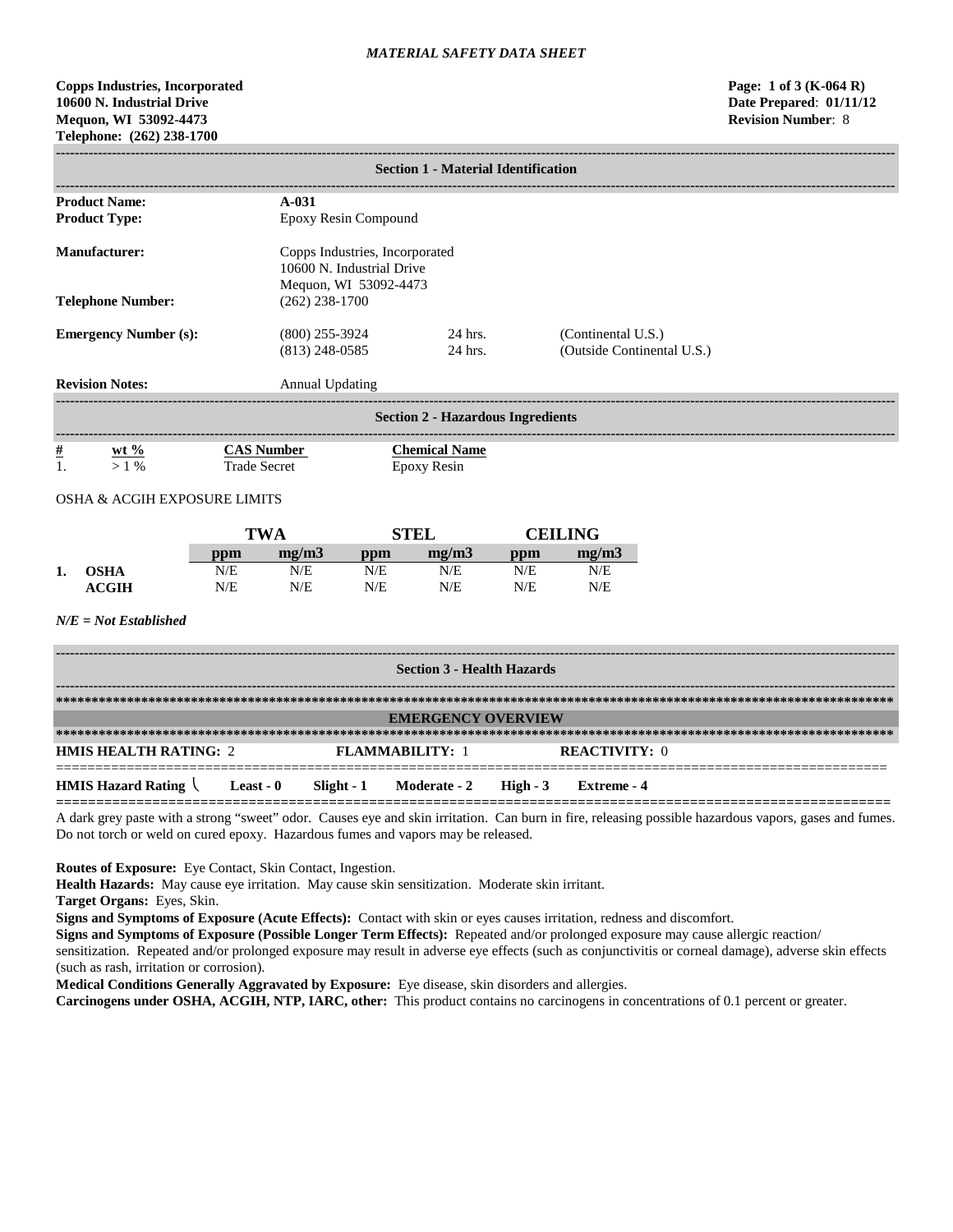| <b>Copps Industries, Incorporated</b> |
|---------------------------------------|
| Mequon, WI 53092-4473                 |
| Telephone: (262) 238-1700             |

## **------------------------------------------------------------------------------------------------------------------------------------------------------------------------------------ Section 4 - First Aid**

**------------------------------------------------------------------------------------------------------------------------------------------------------------------------------------ Eye Contact:** Hold eyelids apart and immediately flush eyes with plenty of water for at least 15 minutes. Seek medical attention.

**Skin Contact:** Remove contaminated clothing/shoes and wipe excess from skin. Flush skin with water. Follow by washing with soap and water. If irritation occurs, seek medical attention. If contact with hot product occurs, immediately flush with cool water for 15 minutes. Carefully remove clothing; if clothing is stuck to a burn area do not pull it off, but cut around it. Cover burn area with a clean material. Get medical attention immediately.

**Inhalation:** Remove victim to fresh air and provide oxygen. If breathing is difficult, seek medical attention.

**Ingestion:** If swallowed, call physician immediately. Induce vomiting only as directed by medical personnel. Never give anything by mouth to an unconscious person. Get medical attention immediately.

| <b>Section 5 - Fire and Explosion Data</b> |  |
|--------------------------------------------|--|

|                       |     |                             | -------         |
|-----------------------|-----|-----------------------------|-----------------|
| Flash<br>-^11D .<br>. | 200 | . . ımıt<br> nner<br>'osion | Nc<br>data<br>. |

**Auto Ignition Temperature:** No data **Lower Explosion Limit (LEL):** No data

**Fire Hazard Classification (OSHA/NFPA):** This product is not considered flammable nor combustible, but will burn if involved in a fire.

**Extinguishing Media:** Foam, Carbon Dioxide (CO2), or dry chemical.

**Special Fire Fighting Procedures:** Keep personnel removed from area and upwind of fire. Wear full fire-fighting turn-out gear (full bunker gear) and respiratory protection (SCBA). Cool fire exposed containers with water spray.

**Unusual Fire and Explosion Hazards:** Hazardous combustion products may be present. Combustion may form aldehydes, nitrous oxides, carbon monoxide (CO), and carbon dioxide (CO2).

**------------------------------------------------------------------------------------------------------------------------------------------------------------------------------------ Section 6 - Accidental Release Measures**

**------------------------------------------------------------------------------------------------------------------------------------------------------------------------------------ Containment Techniques (Removal of ignition sources, diking, etc.)** Stop the leak, if possible. Shut off or remove all ignition sources. Construct a dike to prevent spreading.

**Clean-Up Procedures:** Spread absorbent material over area. Wipe or scrape up material. Dispose of material in accordance with local, state and federal regulations. Wash area with soap and water. Prevent washings from entering sewers or waterways.

**Other Emergency Advice:** Wear protective clothing, boots, gloves, respirator, and eye protection.

### ------------------------------------------------------------------------------------------------------------------------------------------------------------------------------------ **Section 7 - Handling and Storage**

**------------------------------------------------------------------------------------------------------------------------------------------------------------------------------------ Storage:** Store in a cool (60-80 °F), dry, ventilated place. Crystallization may occur if storage temperature drops below 55 °F for a prolonged period of time. Store in closed containers.

**Handling:** Avoid contact with skin, eyes, or clothing. When handling, do not eat, drink, or smoke.

**Other Precautions:** Wash thoroughly after handling. Remove contaminated clothing and gear. Decontaminate. Destroy leather or any articles which can not be decontaminated.

#### **------------------------------------------------------------------------------------------------------------------------------------------------------------------------------------ Section 8 - Personal Protection/Exposure Controls**

**------------------------------------------------------------------------------------------------------------------------------------------------------------------------------------ Eye Protection:** Chemical safety goggles recommended. Contact lenses should not be worn while using this product.

**Hand Protection:** Chemical resistant gloves recommended, such as neoprene or nitrite rubber.

**Respiratory Protection:** Not necessary under most operating conditions. NIOSH approved organic vapor respirator should be used in confined areas, or when conditions cause high vapor concentrations. If the percent oxygen is below normal then use self-contained breathing apparatus. **Protective Clothing:** Clean, body covering clothing should be utilized.

**Work and Hygienic Practices:** Eye wash stations and safety showers should be easily accessible.

**------------------------------------------------------------------------------------------------------------------------------------------------------------------------------------**

## **Section 9 - Typical Physical and Chemical Properties**

| <b>Physical Form:</b><br>Paste    | <b>Vapor Density:</b>       | Heavier than air |  |
|-----------------------------------|-----------------------------|------------------|--|
| Color:<br>Dark Grey               | <b>Boiling Point:</b>       | $>200$ °F        |  |
| Odor:<br>Sweet                    | <b>Melting Point:</b>       | Not Applicable   |  |
| pH:<br>No Data                    | <b>Solubility in Water:</b> | Negligible       |  |
| <b>Vapor Pressure:</b><br>No Data | <b>Specific Gravity:</b>    | 2.91             |  |
|                                   |                             |                  |  |

### **Section 10 - Stability and Reactivity ------------------------------------------------------------------------------------------------------------------------------------------------------------------------------------**

**Chemical Stability:** Stable **Conditions to Avoid (if unstable):** None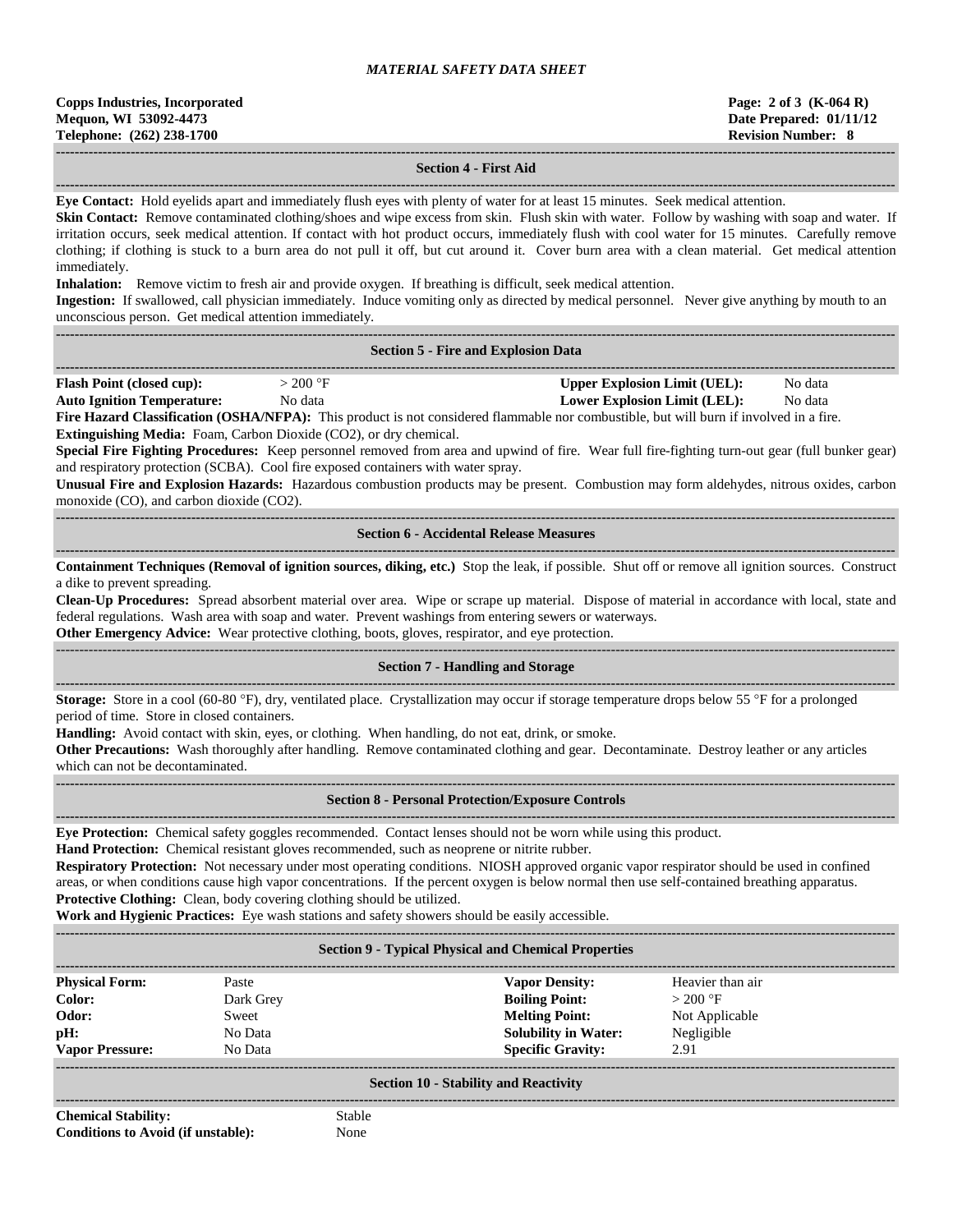# **Copps Industries, Incorporated Page: 3 of 3 (K-064 R) Mequon, WI 53092-4473 Date Prepared: 01/11/12 Telephone: (262) 238-1700 Revision Number: 8**

|                                              | Section 10 - Stability and Reactivity (con't.)                                                  |
|----------------------------------------------|-------------------------------------------------------------------------------------------------|
|                                              |                                                                                                 |
| <b>Incompatibility (Materials to Avoid):</b> | Acids, strong oxidizing agents.                                                                 |
| <b>Hazardous Decomposition Products:</b>     | None                                                                                            |
| <b>Hazardous Polymerization:</b>             | Contact with epoxy hardeners under uncontrolled conditions. May release excess heat and vapors. |
|                                              |                                                                                                 |
|                                              | Section 11 Texteclecical Draporties                                                             |

### **Section 11 - Toxicological Properties**

**------------------------------------------------------------------------------------------------------------------------------------------------------------------------------------** Acute Oral Toxicity (LD50, RAT): No data available. **Acute Dermal Toxicity (LD50, RABBIT):** No data available. Acute Inhalation Toxicity (LC50, RAT): No data available.

### ------------------------------------------------------------------------------------------------------------------------------------------------------------------------------------ **Section 12 - Ecological Information**

**------------------------------------------------------------------------------------------------------------------------------------------------------------------------------------**

**------------------------------------------------------------------------------------------------------------------------------------------------------------------------------------**

No data available.

#### **------------------------------------------------------------------------------------------------------------------------------------------------------------------------------------ Section 13 - Disposal Considerations**

**------------------------------------------------------------------------------------------------------------------------------------------------------------------------------------ Waste Disposal:** This material does not contain any VOC's (volatile organic compounds). Dispose of material in accordance with applicable, local, state, and federal laws and regulations. The state and local regulations and laws may differ from federal regulations, and laws may change or be reinterpreted. This information only applies to the material as manufactured. Processing, use, or contamination may make the information in appropriate, inaccurate, or incomplete. Responsibility for proper waste disposal is with the owner of the waste.

| <b>Section 14 - Transport Information</b>                                                                                           |                                                                                                                |                                                                                                      |                                                                                                                             |  |  |  |  |
|-------------------------------------------------------------------------------------------------------------------------------------|----------------------------------------------------------------------------------------------------------------|------------------------------------------------------------------------------------------------------|-----------------------------------------------------------------------------------------------------------------------------|--|--|--|--|
| <b>DOT Non-Bulk Shipping Name:</b><br><b>DOT Bulk Shipping Name:</b><br><b>Technical Shipping Name:</b><br><b>DOT Hazard Class:</b> | Resin compound - not regulated<br>Resin compound - not regulated<br>NMFC Item 46030, Class 55<br>Not regulated | $\overline{I}$ $\overline{N}$ $\overline{H}$ :<br><b>Packing Group:</b><br><b>IMO Shipping Data:</b> | Not regulated<br>Not regulated<br>Resin compound - not regulated<br>ICAO/IATA Shipping Data: Resin compound - not regulated |  |  |  |  |

**Section 15 - Regulatory Information**

## *US FEDERAL REGULATIONS:*

**Toxic Substances Control Act (TSCA):** All components are included in the EPA Toxic Substances Control Act (TSCA) Chemical Substance Inventory or are not required to be listed on the TSCA Inventory.

**OSHA (29CFR1910.1200) Hazard Class(es):** Irritant. Sensitizer

**EPCRA Section 312 (40CFR370) Hazard Classes:** Immediate Health Hazard. Delayed Health Hazard.

**EPCRA Section 313 (40CFR372):** Toxic chemicals above "de minimus" level (% by weight): Ethylene glycol (<1%)

# *STATE REGULATIONS:*

**California Proposition 65 Substances:** (components known to the State of California to cause cancer and/or reproductive toxicity and subject to warning and discharge requirements under the "Safe Drinking Water and Toxic Enforcement Act of 1986"). None

# *INTERNATIONAL REGULATIONS*

**Canada: WHMIS Hazard Classification:** Class D, division 2B **WHMIS Risk Phrases:** Eye or skin irritant. Skin sensitizer. **WHMIS Symbols:** Stylized T

#### **------------------------------------------------------------------------------------------------------------------------------------------------------------------------------------ Section 16 - Other Information**

**------------------------------------------------------------------------------------------------------------------------------------------------------------------------------------** *To the best of our knowledge, the information contained herein is accurate. However, neither Copps Industries nor any of its agents assume any liability whatsoever for the accuracy or completeness of the information contained herein. Final determination of suitability of any material is the sole responsibility of the user. All materials may present unknown health hazards and should be used with caution. Although certain hazards are described herein, we cannot guarantee that these are the only hazards which exist.*

**Revision Date:** 01/11/12 **Revised By:** Aleksey Kozlov **Replaces Revision Dated:** 01/28/10 **Title:** Technical Director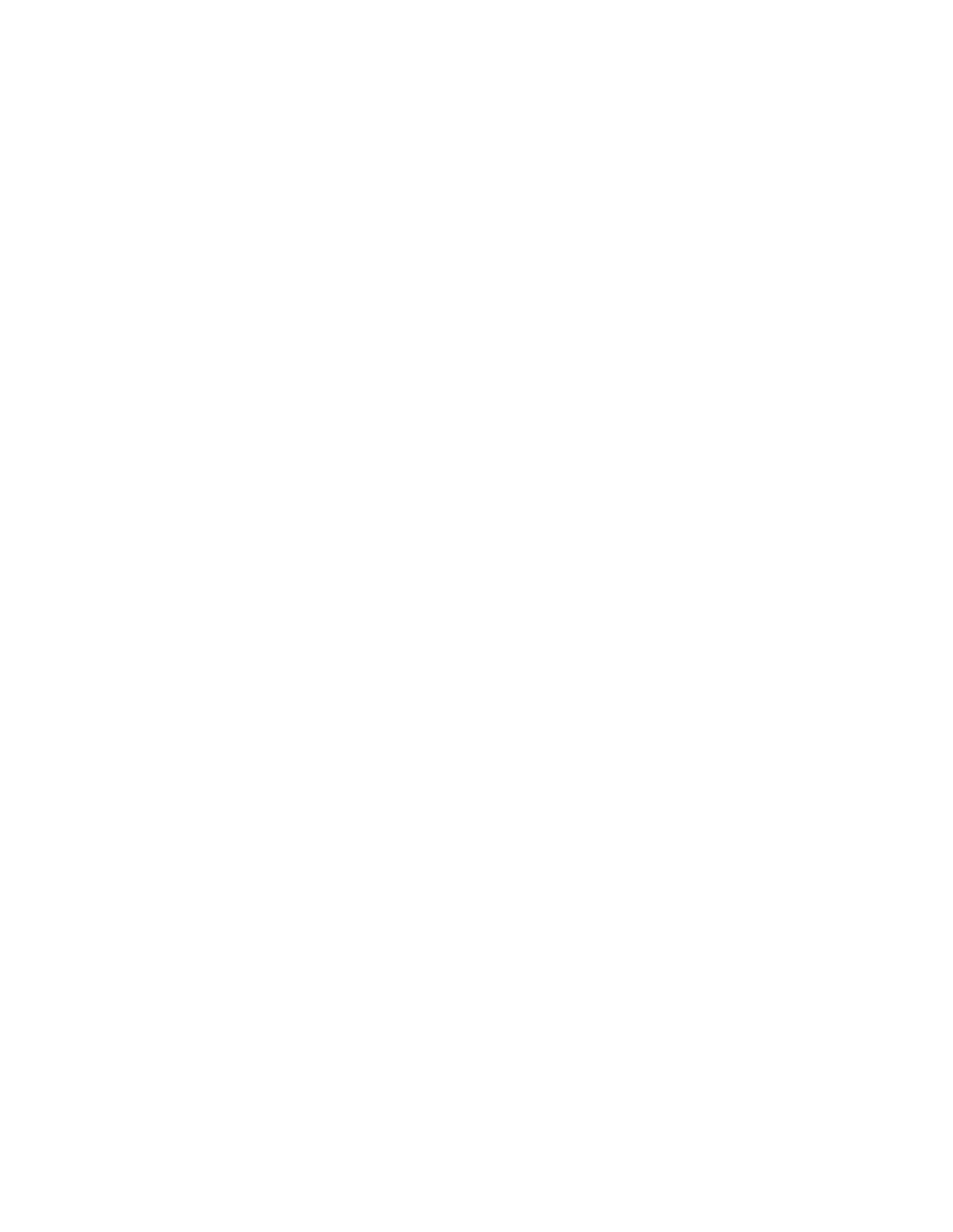# **Copps Industries, Incorporated Page: 1 of 3 (K-064 H) 10600 N. Industrial Drive Date Prepared: 01/11/12 Mequon, WI 53092-4473 Revision Number: 9 Telephone: (262) 238-1700**

|                              | <b>Section 1 - Material Identification</b>                                           |                      |                                                  |  |  |  |  |
|------------------------------|--------------------------------------------------------------------------------------|----------------------|--------------------------------------------------|--|--|--|--|
| <b>Product Name:</b>         | <b>B-049BL</b>                                                                       |                      |                                                  |  |  |  |  |
| <b>Product Type:</b>         | Epoxy Hardener Compound                                                              |                      |                                                  |  |  |  |  |
| Manufacturer:                | Copps Industries, Incorporated<br>10600 N. Industrial Drive<br>Mequon, WI 53092-4473 |                      |                                                  |  |  |  |  |
| <b>Telephone Number:</b>     | $(262)$ 238-1700                                                                     |                      |                                                  |  |  |  |  |
| <b>Emergency Number (s):</b> | $(800)$ 255-3924<br>$(813)$ 248-0585                                                 | 24 hrs.<br>$24$ hrs. | (Continental U.S.)<br>(Outside Continental U.S.) |  |  |  |  |
| <b>Revision Notes:</b>       | <b>Annual Updating</b>                                                               |                      |                                                  |  |  |  |  |

| <u>#</u>                  | $wt \%$ | CAS Number     | Chemical Name                |
|---------------------------|---------|----------------|------------------------------|
|                           | $\%$    | $80 - 05 - 7$  | 4, 4'-Isopropylidenediphenol |
| $\bigcap$<br><u>.</u>     | $\%$    | $111 - 40 - 0$ | Diethylenetriamine           |
| $\mathcal{R}$<br><u>.</u> | 10-30   | 7727-43-7      | Barium sulfate               |

### OSHA & ACGIH EXPOSURE LIMITS

|    |              | <b>TWA</b> |       | <b>STEL</b> |       | CEILING |       |
|----|--------------|------------|-------|-------------|-------|---------|-------|
|    |              | ppm        | mg/m3 | ppm         | mg/m3 | ppm     | mg/m3 |
| 1. | <b>OSHA</b>  | N/E        | N/E   | N/E         | N/E   | N/E     | N/E   |
|    | <b>ACGIH</b> | N/E        | N/E   | N/E         | N/E   | N/E     | N/E   |
| 2. | <b>OSHA</b>  | N/E        | N/E   | N/E         | N/E   | N/E     | N/E   |
|    | ACGIH        | N/E        | N/E   | N/E         | N/E   | N/E     | N/E   |
| 3. | <b>OSHA</b>  | N/E        | N/E   | N/E         | N/E   | N/E     | N/E   |
|    | ACGIH        | N/E        | N/E   | N/E         | N/E   | N/E     | N/E   |

### *N/E = Not Established*

| <b>Section 3 - Health Hazards</b>                          |                                                                                |  |                                  |  |             |  |  |
|------------------------------------------------------------|--------------------------------------------------------------------------------|--|----------------------------------|--|-------------|--|--|
|                                                            |                                                                                |  |                                  |  |             |  |  |
|                                                            | <b>EMERGENCY OVERVIEW</b>                                                      |  |                                  |  |             |  |  |
|                                                            |                                                                                |  |                                  |  |             |  |  |
|                                                            | <b>HMIS HEALTH RATING: 3</b><br><b>REACTIVITY: 0</b><br><b>FLAMMARILITY: 1</b> |  |                                  |  |             |  |  |
| <b>HMIS Hazard Rating <math>\setminus</math> Least - 0</b> |                                                                                |  | Slight - 1 Moderate - 2 High - 3 |  | Extreme - 4 |  |  |

A blue paste with an amine odor. Corrosive to skin. Corrosive to eyes. Severe skin irritant. Severe eye irritant. May cause skin sensitization. May cause respiratory sensitization. Can burn in fire, releasing possible hazardous vapors, gases and fumes.

Do not torch or weld on cured epoxy. Hazardous fumes and vapors may be released.

**\*\*\*\*\*\*\*\*\*\*\*\*\*\*\*\*\*\*\*\*\*\*\*\*\*\*\*\*\*\*\*\*\*\*\*\*\*\*\*\*\*\*\*\*\*\*\*\*\*\*\*\*\*\*\*\*\*\*\*\*\*\*\*\*\*\*\*\*\*\*\*\*\*\*\*\*\*\*\*\*\*\*\*\*\*\*\*\*\*\*\*\*\*\*\*\*\*\*\*\*\*\*\*\*\*\*\*\*\*\*\*\*\*\*\*\*\*\***

**Routes of Exposure:** Eye Contact, Skin Contact, Inhalation, Ingestion.

Health Hazards: Corrosive to skin. Corrosive to eyes. Severe skin irritant. Severe eye irritant. May cause skin sensitization. May cause respiratory sensitization.

**Target Organs:** Eyes, Skin, and Respiratory System.

**Signs and Symptoms of Exposure (Acute Effects):** Burns of the eye may cause blindness. Contact of undiluted products with the eyes or skin quickly causes severe irritation and pain and may cause burns, necrosis, and permanent injury. Inhalation of mists may severely damage contacted tissue and produce scarring. Product is readily absorbed through the skin and may cause discomfort, injury or serious health problems unless treated properly.

**Signs and Symptoms of Exposure (Possible Longer Term Effects):** This substance may cause respiratory sensitization to exposed workers. **Medical Conditions Generally Aggravated by Exposure:** Asthma, chronic respiratory disease (e.g. Bronchitis, emphysema). Eye disease, skin disorders and allergies.

**Carcinogens under OSHA, ACGIH, NTP, IARC, other:** This product contains no carcinogens in concentrations of 0.1 percent or greater.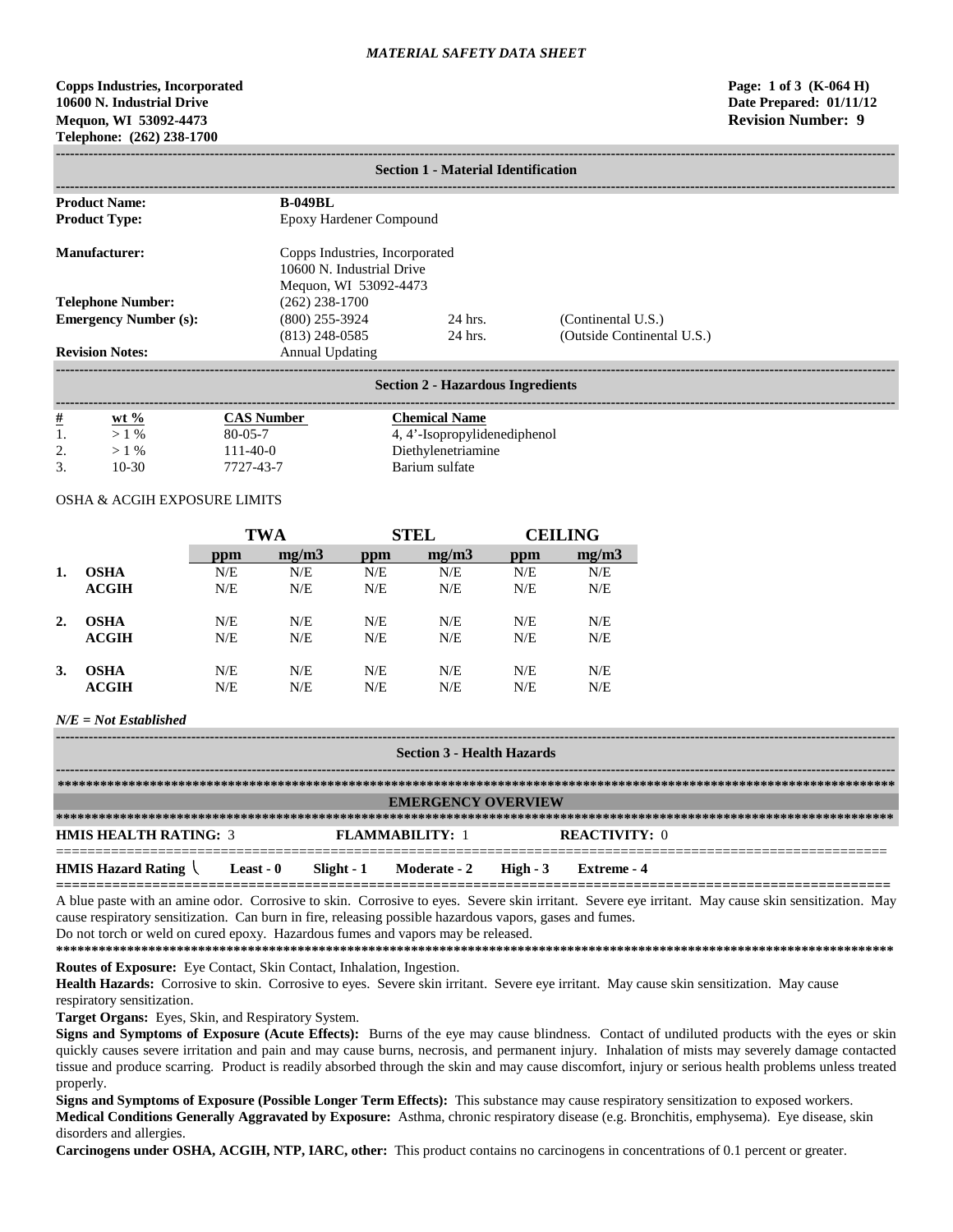# **Section 4 - First Aid**

**------------------------------------------------------------------------------------------------------------------------------------------------------------------------------------ Eye Contact:** Hold eyelids apart and immediately flush eyes with plenty of water for at least 15 minutes. Seek medical attention.

Skin Contact: Remove contaminated clothing/shoes and wipe excess from skin. Immediately flush affected area with water for at least 15 minutes. Cover the affected area with a sterile dressing or clean sheeting and seek medical attention immediately. DO NOT APPLY GREASES OR OINTMENTS. Control shock if present.

**Inhalation:** Remove victim to fresh air and provide oxygen. If breathing is difficult, seek medical attention.

**Ingestion:** In the event of ingestion, administer 3-4 glasses of milk or water. DO NOT INDUCE VOMITING. Seek medical attention immediately.

|                                     |            | <b>Section 5 - Fire and Explosion Data</b>                                                                                                                                                                                                                                                                                           |                                   |         |
|-------------------------------------|------------|--------------------------------------------------------------------------------------------------------------------------------------------------------------------------------------------------------------------------------------------------------------------------------------------------------------------------------------|-----------------------------------|---------|
| <b>Flash Point (closed cup):</b>    | $>$ 200 °F |                                                                                                                                                                                                                                                                                                                                      | Lower Explosion Limit (LEL):      | No data |
| <b>Upper Explosion Limit (UEL):</b> | No data    |                                                                                                                                                                                                                                                                                                                                      | <b>Auto Ignition Temperature:</b> | No data |
|                                     |            | $\mathbf{E}^{\mathbf{L}}$ $\mathbf{H}$ $\mathbf{C}$ $\mathbf{D}$ $\mathbf{C}$ $\mathbf{D}$ $\mathbf{A}$ $\mathbf{D}$ $\mathbf{D}$ $\mathbf{D}$ $\mathbf{D}$ $\mathbf{D}$ $\mathbf{D}$ $\mathbf{D}$ $\mathbf{D}$ $\mathbf{D}$ $\mathbf{D}$ $\mathbf{D}$ $\mathbf{D}$ $\mathbf{D}$ $\mathbf{D}$ $\mathbf{D}$ $\mathbf{D}$ $\mathbf{D}$ |                                   |         |

**Fire Hazard Classification (OSHA/NFPA):** This product is considered neither flammable nor combustible, but will burn if involved in a fire. **Extinguishing Media:** Foam, Carbon Dioxide (CO2), or dry chemical.

**Special Fire Fighting Procedures:** Keep personnel removed from area and upwind of fire. Wear full fire-fighting turnout gear (full bunker gear) and respiratory protection (SCBA). Cool fire exposed containers with water spray.

**Unusual Fire and Explosion Hazards:** Hazardous combustion products may be present. Combustion may form aldehydes, nitrous oxides, carbon monoxide (CO), and carbon dioxide (CO2).

#### **------------------------------------------------------------------------------------------------------------------------------------------------------------------------------------ Section 6 - Accidental Release Measures**

**------------------------------------------------------------------------------------------------------------------------------------------------------------------------------------ Containment Techniques (Removal of ignition sources, diking etc.)** Reduce vapor spreading with a water spray. Stop the leak, if possible. Shut off or remove all ignition sources. Construct a dike to prevent spreading.

**Clean-Up Procedures:** Spread absorbent material over area. Transfer to containers by suction. For large spills, recover spilled material with a vacuum truck. Dispose of material in accordance with local, state and federal regulations. Wash area with soap and water. Prevent washings from entering sewers or waterways.

**Other Emergency Advice:** Wear protective clothing, boots, gloves, respirator, and eye protection.

### **------------------------------------------------------------------------------------------------------------------------------------------------------------------------------------ Section 7 - Handling and Storage**

**------------------------------------------------------------------------------------------------------------------------------------------------------------------------------------ Storage:** Store in a cool (60-80°F), dry ventilated place. Store in closed containers.

**Handling:** Avoid breathing of vapors. Handle in well-ventilated workspace. Avoid contact with skin, eyes, or clothing. When handling, do not eat, drink, or smoke.

**Other Precautions:** Emergency showers and eye wash stations should be readily accessible. Wash thoroughly after handling. Remove contaminated clothing and gear. Decontaminate. Destroy leather or any articles, which can not be decontaminated. **------------------------------------------------------------------------------------------------------------------------------------------------------------------------------------**

### **Section 8 - Personal Protection/Exposure Controls**

**------------------------------------------------------------------------------------------------------------------------------------------------------------------------------------**

**Eye Protection:** Full-face shield with chemical safety goggles. Contact lenses should not be worn while using this product.

**Hand Protection:** Neoprene rubber gloves. Cuffed butyl rubber gloves. Nitrile rubber gloves.

**Respiratory Protection:** Not necessary under most operating conditions. NIOSH approved organic vapor respirator should be used in confined areas, or when conditions cause high vapor concentrations. If the percent oxygen is below normal then use self-contained breathing apparatus. **Protective Clothing:** Impervious clothing. Slickersuit. Rubber boots. Full rubber suit (rain gear). Butyl or latex protective clothing. **Work and Hygienic Practices:** Eye wash stations and safety showers should be easily accessible.

| <b>Section 9 - Typical Physical and Chemical Properties</b> |         |                             |                  |  |
|-------------------------------------------------------------|---------|-----------------------------|------------------|--|
| <b>Physical Form:</b>                                       | Paste   | <b>Vapor Density:</b>       | Heavier than air |  |
| Color:                                                      | Blue    | <b>Boiling Point:</b>       | $>200$ °F        |  |
| Odor:                                                       | Amine   | <b>Melting Point:</b>       | Not applicable   |  |
| pH:                                                         | No Data | <b>Solubility in Water:</b> | Negligible       |  |
| <b>Vapor Pressure:</b>                                      | No Data | <b>Specific Gravity:</b>    | 1.54             |  |
| <b>Section 10 - Stability and Reactivity</b>                |         |                             |                  |  |

**Chemical Stability:** Stable **Conditions to Avoid (if stable):** None

**Incompatibility (Materials to Avoid):** Acids, strong oxidizing agents. **Hazardous Decomposition Products:** None **Hazardous Polymerization:** Contact with epoxy resins under uncontrolled conditions. May release excess heat and vapors.